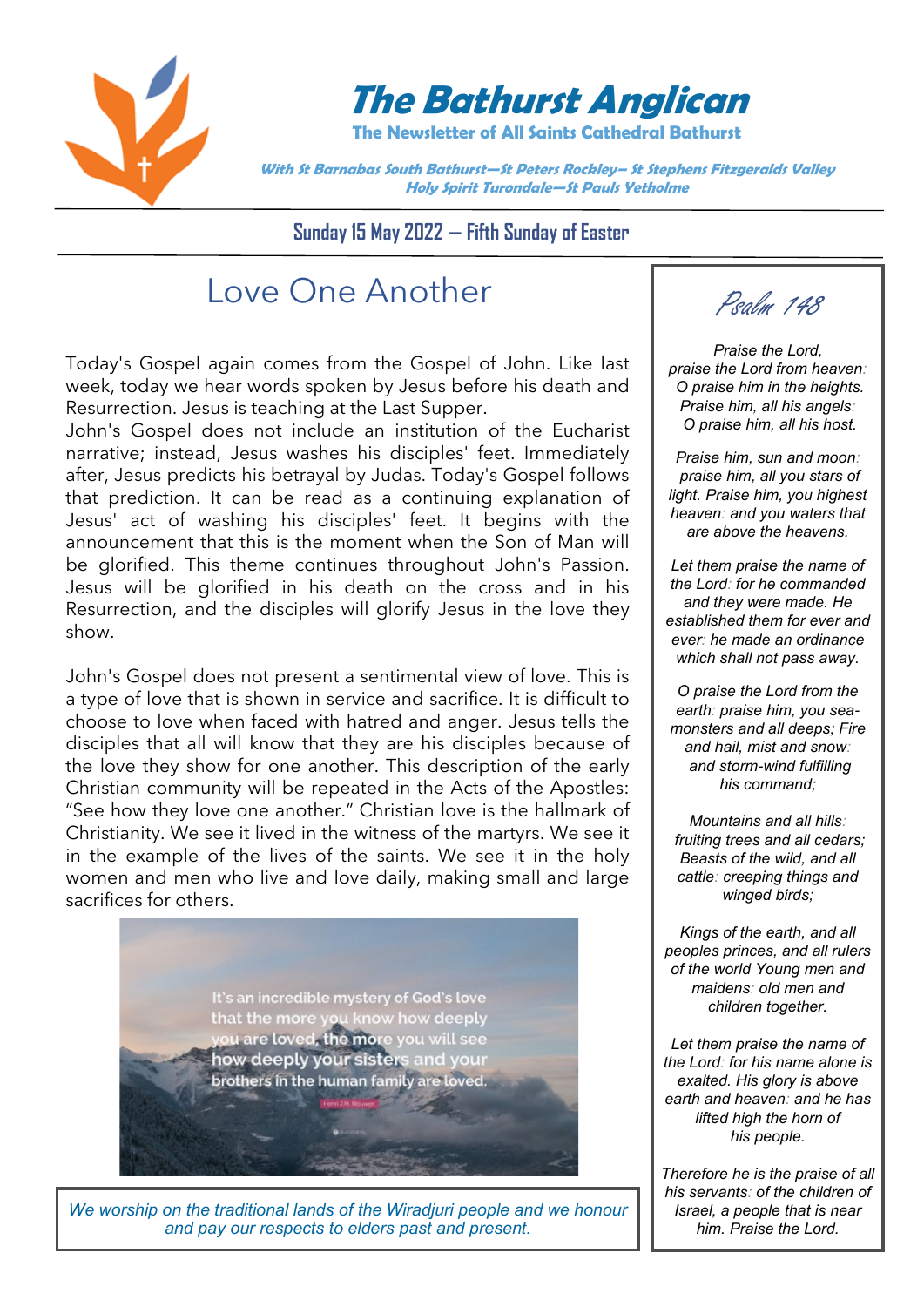Prayer Cycle

### *THE ANGLICAN COMMUNION The Scottish Episcopal Church.*

### *NATIONAL CHURCH*

*The Diocese of Melbourne with Archbishop Phillip Freier and assistant bishops Genieve Blackwell, Kate Prowd, Brad Billings and Paul Barker. Pray for unity in the diocese centred on the good news of Jesus and a desire to make Christ known.*

### *BATHURST DIOCESE*

*The Parish of Cudal–Molong with the Rev'd David Blackmore and Sue, and ministry in that parish. Pray for the parish of Cowra with thanks for the Rev'd Rhonda Hunt who assists. Give thanks that the Cowra church will be supported by BCA and pray that the Lord will raise up someone to take on that role.*

### *LOCAL NEEDS*

*Pray for lawyers, solicitors, barristers, judges, magistrates, court officials and for truth and justice with mercy in our land.*

### *BIBLE VERSE*

*Speak up for those who cannot speak for themselves, for the rights of all who are destitute. Speak up and judge fairly; defend the rights of the poor and needy.*

*Proverbs 31:8-9*

### *DIOCESAN PRAYER*

*Lord you know the pressures of this day. Bless us with calmness and courtesy, patience and peacefulness, and may we see in all we meet this day people made in your image, through Jesus Christ our Lord. Amen*

Parish News

### *ST BARNABAS*

The next Special Trading Day will be held on Sunday 15 May from 11am-12.30pm. There will be cakes, jams, plants, books and other items for sale at very reasonable prices. Tea and coffee will also be available. All welcome.

An insight into the work of the Anglican Board of Mission



*Literacy and Numeracy Project: A second chance at learning to read and write. – Papua New Guinea*

"Long first time, mi sem, long wanem mi yangpla meri tumas na taim mi tok, mi no save long rit na rait. (At first it was embarrassing for me as a very young girl to say I don't know how to read and write – Cindererah, aged 19).

Highlands, is the youngest of ten children. At six she stopped school and was sent to live with her elder brother, helping to care for his children and doing household chores. As she got older she also helped out in her brother's canteen business. However, because of her illiteracy, Cindererah struggled to fit in with her peer group. She also found it difficult to give correct change to customers when she was given large notes. This affected her confidence and her enjoyment of life. That's why enrolling in AID's partner, Anglicare's, adult literacy course was such a big step for her. She has now reached level three in the Tok Pisin literacy class. "I'm excited to keep learning. I can now read text messages on the phone. I can read the bible in Tok Pisin, and I can write names and numbers which helps me in my work at the canteen," she says.

Once Cindererah has completed level three, she will do a Tok Pisin to English bridging class and continue into formal primary education. Anglicare Papua New Guinea runs 82 Adult Literacy and Numeracy Schools across the country.

*AID thanks Cindererah for being willing to share her story, as a help to others who may wish to embark on learning to read and write as an adult.*

## *Come Along & Join A Parish Group ……*

KIDS CLUB: Thursday 3.45-5pm Cathedral/Hall<br>FELLOWSHIP: 1st Monday each month, 10.30am-1st Monday each month, 10.30am—Bring your Handwork/Lunch. Phone 6331 4711 for venue. Tuesday 7:30pm—Galbraith's home—91 Windemere Rd, Bathurst. Wednesday 7:30pm—Cathedral Wednesday 7:30pm—41 Logan St. Phil & Sho 0411 281 915 MU: Mothers Union—4th Tuesday each month, 5pm—Abbott Room, Cathedral<br>PRAYER: 1st Monday each month, 5.30pm—Abbott Room PRAYER: 1st Monday each month, 5.30pm—Abbott Room<br>CHOIR: Each Thursday, 7.00pm—Abbott Room Each Thursday, 7.00pm-Abbott Room BELLRINGERS: Wednesday 6pm—Belltower. For enquiries phone +Richard 0409 633 789 FRIENDS OF CATHEDRAL: For enquiries phone Jane 0427 280 352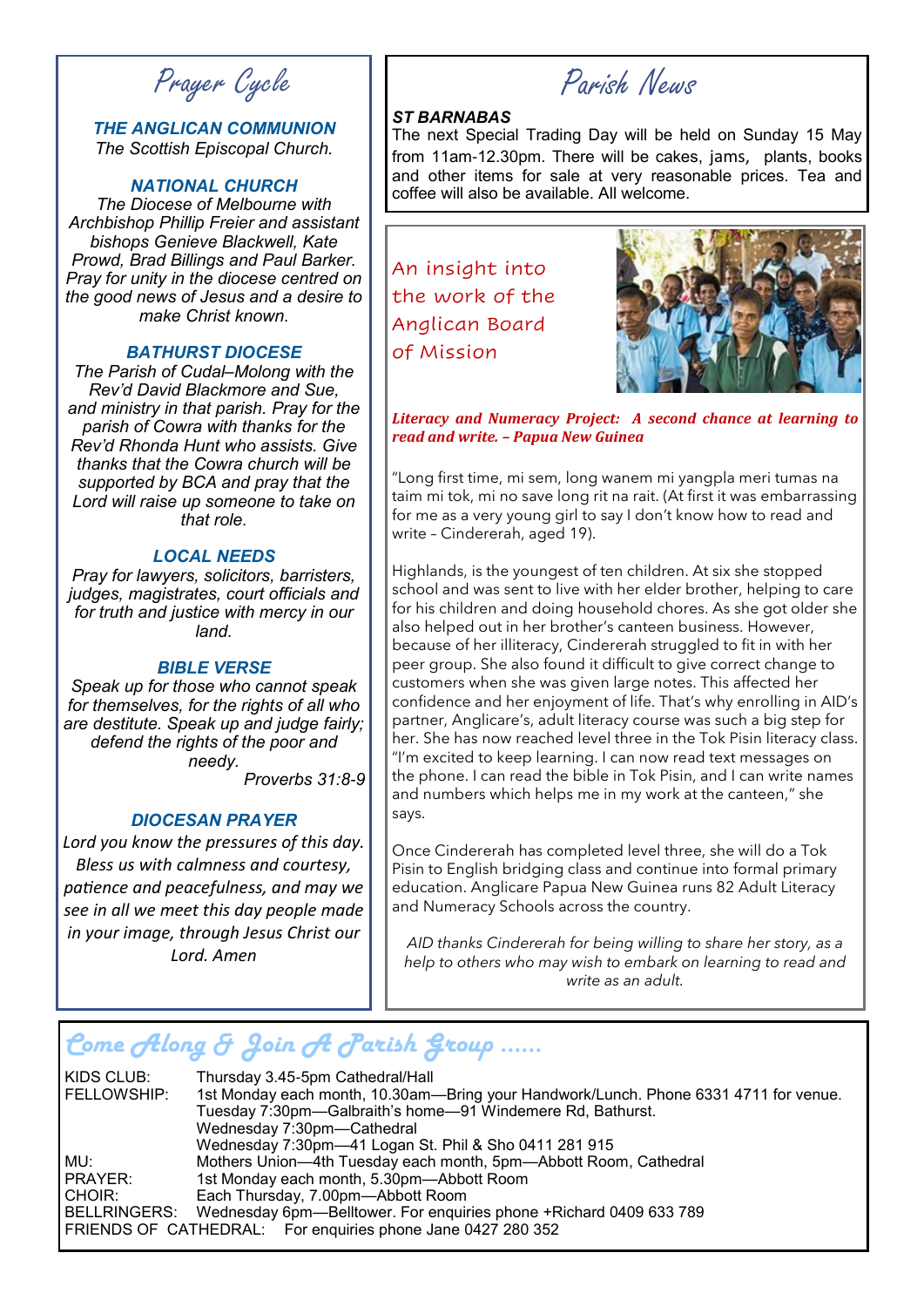## 10 AM CONTEMPORARY SERVICE … *with Rev Phil Howes*



For most people in our community, church is seen as irrelevant (especially on a frost winter morning). Thankfully we don't need to make it relevant, we just need to show that it is. How we talk about church to our non-Christian contacts is very important. It is a wonderful thing to be able to drop it into any conversation about a weekend.

Having a contemporary service in no way guarantees people will come along. One of the areas that we are looking to show its relevance is to create opportunities for people to see the difference Jesus makes in our interactions with each other.

We've been having "bring a friend" activities which have been both fruitful and fun. For most people in our society, coming to church seems uncomfortably weird but meeting church people at the pub or "ugg boot" bowls or golf lessens the gap, makes the next step shorter.

We are actively working to put people at ease to help them engage with the gospel. This is the point of it all. We could show people a friendly vibrant community, but that would be a waste without them seeing the reason for us – Jesus. He is our relevance. Always was and always will be.

**SERVICES**



#### **Cathedral**

| Monday                                | 8.30am             |
|---------------------------------------|--------------------|
| Tuesday                               | 8.30am             |
| Wednesday                             | 8.30am             |
| Thursday                              | 8.30am M Prayer    |
| Friday                                | 10.00am            |
| Saturday                              | 5.00pm (6pm DST)   |
| Sunday                                |                    |
| Choral Eucharist                      | 8.30am             |
| Contemporary                          | 10.00am            |
| <b>St Barnabas</b>                    |                    |
| Sunday                                | 10.00am            |
| 3rd Thursday                          | 10.30am            |
| <b>St Peters Rockley</b>              |                    |
| 1st Sunday                            | 9.30am             |
| <b>St Pauls Yetholme</b>              |                    |
| 1st Sunday                            | 11am               |
| <b>St Stephens Fitzgeralds Valley</b> |                    |
| 4th Sunday                            | 2.00pm             |
| <b>Holy Spirit Turondale</b>          |                    |
| Third Sunday                          | 2.00 <sub>pm</sub> |
| <b>Evensong Cathedral</b>             |                    |
| 3rd Sunday                            | 4.30pm             |

### **CLERGY PARISH INFORMATION**

|                                      | <b>LLERGY</b>                                       |
|--------------------------------------|-----------------------------------------------------|
| Dean                                 | Very Rev James Hodson                               |
|                                      | <b>Assoc Minister Rev Phil Howes</b><br>0411 281915 |
| <b>Assist Minister Steven Klouth</b> |                                                     |
| <b>Honorary Clergy</b>               |                                                     |
|                                      | Canon Carla Archer<br><b>Rev Clare Percival</b>     |

Bishop Richard Hurford

**EMAIL** cathedral@bathurstanglican.org.au

**WEBSITE www.bathurstanglicancathedral.org.au**

#### **BANKING DETAILS**

Account Name: All Saints' Cathedral BSB:082441 Acct No: 392431546 If you wish to give by Direct Giving these are the deposit account details. **WARDENS OF THE CATHEDRAL** Sue West , Graham Leatherland, Peter Steel

**OFFICE All Saints Cathedral Parish Office** 11 Church Street Bathurst. P:63314711 PO Box 258 Bathurst 2795 Tuesday 9am-1pm Wednesday 9am-1pm

**CATHEDRAL SHOP — Church Street** Please note that the Cathedral Shop is temporarily closed.

### **USEFUL ONLINE LINKS**

**Bishop's You Tube Channel** In your browser search Mark Calder you tube. A variety of services are available there.

**Website** www.bathurstanglicancathedral.org.au

> **Cathedral Facebook Page** All Saints Cathedral Bathurst